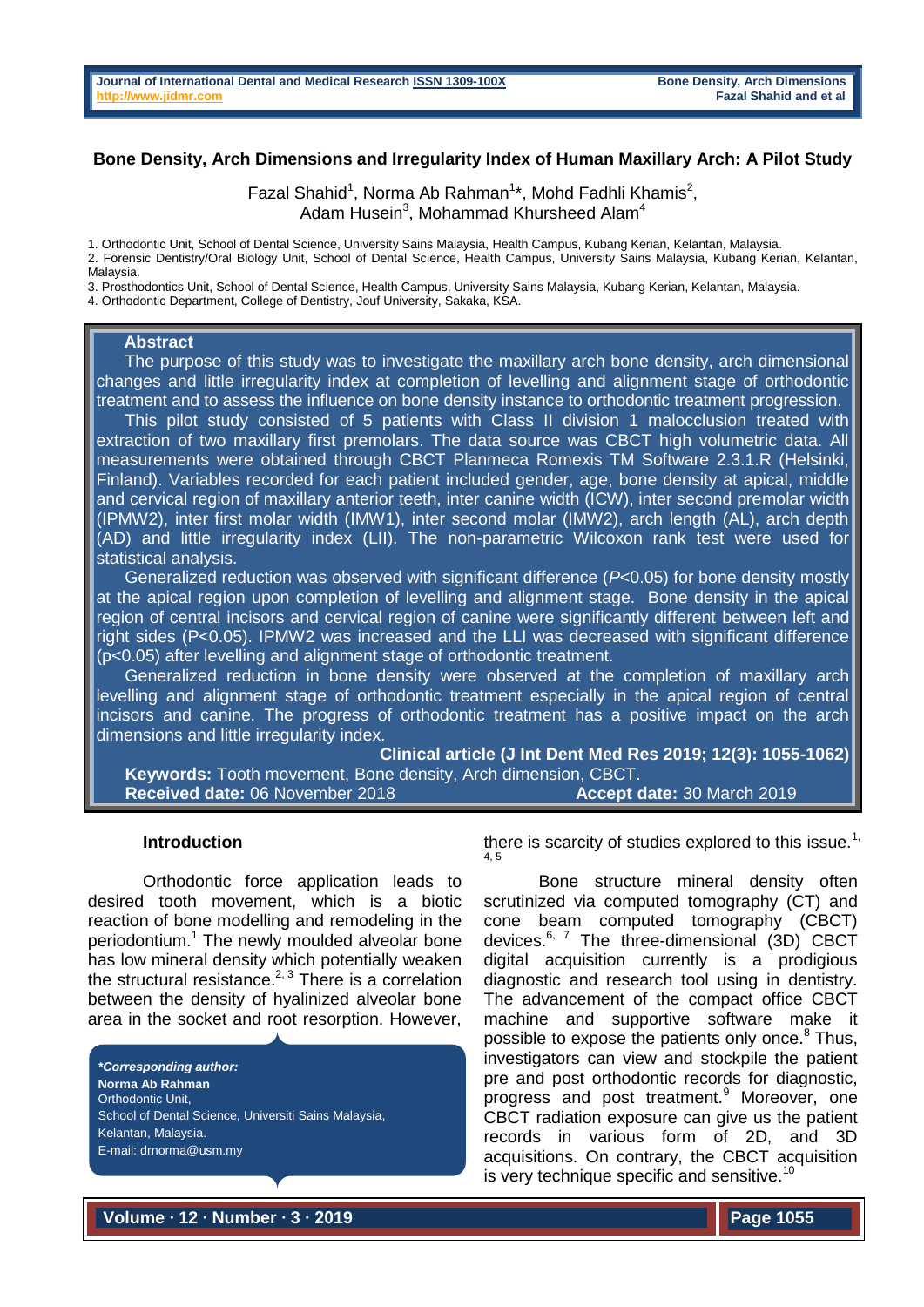The orthodontic fixed appliances treatment consist of a stage wise procedure after bonding is leveling and alignments stage. Contemporarily, with the help of straight wire appliances it can be achieved with the sequence of nickel titanium (NiTi) wires. Due the continuous pressure by these elastic NiTi wire the teeth moved to the desired position. However, there might be some deleterious effect on tooth and its supporting structures. Researchers investigates the bone density changes for pre and post treatment observation.<sup>9, 11</sup> Until now no one investigated the bone density changes upon completion of leveling and alignment through 3D CBCT acquisitions. Thus, the prime purpose of this study was to investigate the maxillary arch bone density, arch dimensional changes and little irregularity index at completion of levelling and alignment stage of orthodontic treatment and to assess the influence on bone density instance to orthodontic treatment progression.

## **Materials and methods**

All participants provided their inscribed informed consent. This pilot study consisted of 5 patients with Class II division 1 malocclusions, treated with extraction of two maxillary first premolars. Oral examinations were carried out with a cautious assortment of participants. Crossexamination of subjects was performed to minimize selection bias and error by experienced orthodontists. The following inclusion and exclusion were followed.

## **Inclusion criteria**

- A minimum age for treatment of 18-30 years in male and female patients.
- Patients with all erupted permanent teeth (except 3rd molar) with no history of previous orthodontic treatment.
- $\bullet$   $\frac{1}{4}$  or half unit class II molar requiring extractions of first premolars bilaterally in upper or lower arch without special anchorage requirement.
- $\frac{1}{4}$  or half unit class II canine relationship.
- Class II skeletal pattern (ANB 5-7) and Class II incisor relationship with mild to moderate crowding.
- High quality records (cephalometric films with evident soft tissue profiles and Orthopantogram, CBCT acquisitions and

digital dental model)

• Malay population (based on I/C or three generation Malaysian Malay).

# **Exclusion criteria**

- Inter proximal caries or restoration that will affect tooth size and arch dimension measurement.
- Missing or supernumerary teeth.
- Abnormal size or morphology of teeth.
- Teeth wear that affect the tooth size measurement.
- Patients with medical problems and on medication. Patients on those medications which alter the bone metabolism or tooth movement e.g. NSAIDs, Corticosteroids, Bisphosphonates etc., parafunctional habits, TMJ dysfunction, craniofacial malformation, multiple missing teeth, impacted teeth except third molars, or periodontally compromised.

# **Bone mineral density measurements:**

The data source was CBCT high volumetric data. All measurements were obtained through CBCT Planmeca Romexis TM Software 2.3.1.R (Helsinki, Finland) (**Figure 1**). The preorthodontic and at leveling and alignment stage of orthodontic treatment the bone mineral density were measured for the maxillary canine to canine. The teeth were vertically divided at apical, middle and cervical region based on each tooth roots length (**Figure2**). The CBCT acquisitions were used for the allocation of the bone density at four points around apical, middle and cervical region. The four points were mesial, distal, labial and palatal area of each zone respectively (**Figure 3**).



**Figure 1.** Data source was CBCT high volumetric data through CBCT Planmeca Romexis TM Software 2.3.1.R (Helsinki, Finland).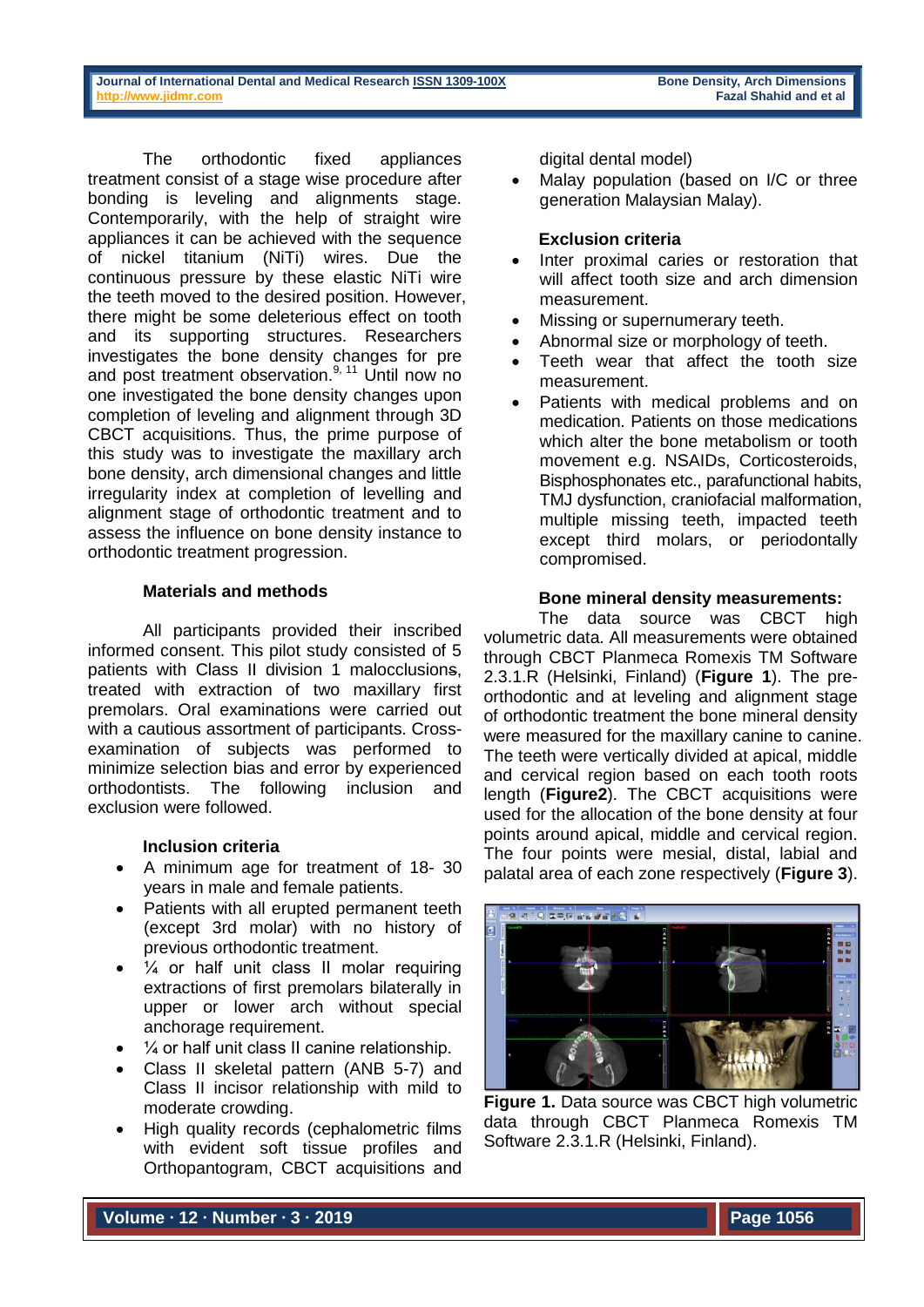

**Figure 2.** Vertically division of teeth at apical, middle and cervical region based on each tooth roots length.



**Figure 3.** Bone density measurements at four points around apical, middle and cervical region.

#### **Arch dimensional changes**

All the arch dimensions were measured with 3D CBCT acquisitions for the following variables before and at completion of leveling/alignment stage of orthodontic treatment.

- 1. Arch width: the arch with were measure for the following variables (**Figure 4**)
	- Inter canine width (ICW) were obtained in between the cusp tip via linear measurements.
	- Inter premolar width (IPMW2) were obtained in between the buccal cusp tip of maxillary premolars via linear measurements.
	- Inter first molar width (IMW1) and Inter second molar (IMW2) were obtained via linear measurements from the mesio-buccal cusp tip to the contralateral mesio-buccal cups tip.



**Figure 4.** Arch width: the arch with were measure for the following variables.

- 2. Arch length (AL): were obtained by the sum of the right and left distance between the midpoint of mesioincisal edges of central incisors to the mesio-buccal cusp tips of the right and left first molars (**Figure 5a**).
- 3. Aarch depth (AD): were obtained by the distance measured from the midway point between the mesioincisal edges of the central incisors and the point bisecting the line connecting the mesio-buccal cusp tips of the right and left first molars (**Figure 5b**).
- 4. Little irregularity index (LII): the sum of the distances between the anatomic contact points from the mesial of the left canine to the mesial of the right canine (**Figure 5c**).





**Figure 5.** Measurement of arch length (Figure 5a), arch depth (Figure 5b), little irregularity index (Figure 5c).

#### **Statistical analysis**

All the statistical analyses were done with SPSS (IBM SPSS Statistics Version 22.0, Chicago, USA). The normality of the data evaluated with the skewness and kurtosis measurements. The observed data were nonparametric. Thus, for the comparison of pre-treatment and at completion of leveling/alignment stage of orthodontic treatment.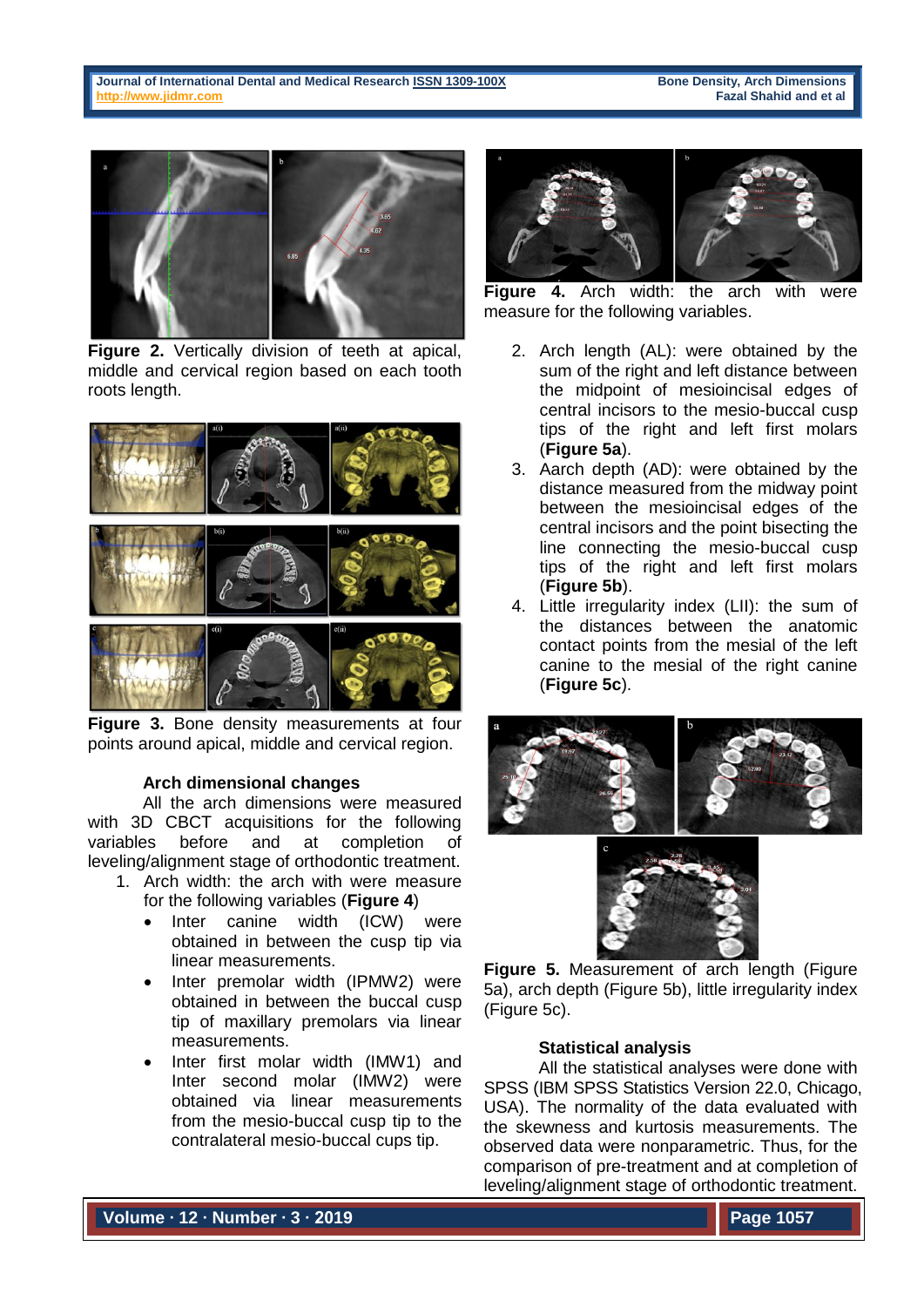The non-parametric Wilcoxon rank test were used as statistical analysis for the comparison of bone density, arch dimensional changes and little's irregularity index.

#### **Results**

For the bone density generalized reduction were observed with significant difference (*P*<0.05) mostly at the apical region upon completion of levelling and alignment stage (**Table 1, Table 2 and Table 3)**. Bone density in the apical region of central incisors and cervical region of canine were significantly different between left and right sides (P<0.05) (**Table 4 and Table 5**). IPMW2 was increased and the LLI was decreased with significant difference (p<0.05) after levelling and alignment stage of orthodontic treatment (**Table 6**).

| variables          | Mean     | SD    | 95%<br>СI |       | P-<br>Value |  |
|--------------------|----------|-------|-----------|-------|-------------|--|
|                    |          |       | Lower     | Upper |             |  |
| A11Mpre - A11Mpost | 242.6    | 163.5 | 39.5      | 445.7 | 0.029       |  |
| A12Mpre - A12Mpost | 360.2    | 370.9 | $-100.4$  | 820.8 | 0.096       |  |
| A13Mpre - A13Mpost | 197.0    | 287.0 | $-159.4$  | 553.4 | 0.200       |  |
| A21Mpre - A21Mpost | 123.2    | 100.5 | $-1.6$    | 248.0 | 0.052       |  |
| A22Mpre - A22Mpost | 359.2    | 220.4 | 85.5      | 632.9 | 0.022       |  |
| A23Mpre - A23Mpost | 235.6    | 292.9 | $-128.1$  | 599.3 | 0.146       |  |
| A11Dpre - A11Dpost | 368.4    | 164.3 | 164.4     | 572.4 | 0.007       |  |
| A12Dpre - A12Dpost | 403.8    | 144.7 | 224.1     | 583.5 | 0.003       |  |
| A13Dpre - A13Dpost | 121.4    | 144.5 | $-58.1$   | 300.9 | 0.134       |  |
| A21Dpre - A21Dpost | 167.8    | 180.1 | $-55.9$   | 391.5 | 0.106       |  |
| A22Dpre - A22Dpost | 223.6    | 306.9 | $-157.4$  | 604.6 | 0.179       |  |
| A23Dpre - A23Dpost | 190.2    | 280.9 | $-158.6$  | 539.0 | 0.205       |  |
| A11Bpre - A11Bpost | 53.6     | 180.8 | $-170.9$  | 278.1 | 0.544       |  |
| A12Bpre - A12Bpost | 136.0    | 119.5 | -12.4     | 284.4 | 0.064       |  |
| A13Bpre - A13Bpost | 60.2     | 466.0 | $-518.4$  | 638.8 | 0.787       |  |
| A21Bpre - A21Bpost | $-103.8$ | 139.6 | -277.1    | 69.5  | 0.172       |  |
| A22Bpre - A22Bpost | $-79.8$  | 406.0 | $-583.9$  | 424.3 | 0.683       |  |
| A23Bpre - A23Bpost | 95.4     | 384.5 | $-382.0$  | 572.8 | 0.609       |  |
| A11Ppre - A11Ppost | 181.0    | 144.4 | 1.7       | 360.3 | 0.049       |  |
| A12Ppre - A12Ppost | 1.0      | 167.9 | $-207.4$  | 209.4 | 0.990       |  |
| A13Ppre - A13Ppost | 203.4    | 259.7 | $-119.1$  | 525.9 | 0.155       |  |
| A21Ppre - A21Ppost | 191.4    | 172.9 | $-23.3$   | 406.1 | 0.069       |  |
| A22Ppre - A22Ppost | 104.6    | 298.7 | $-266.3$  | 475.5 | 0.477       |  |
| A23Ppre - A23Ppost | $-41.0$  | 118.2 | $-187.8$  | 105.8 | 0.481       |  |

**Table 1.** Comparison of apical pre and post bone density at the completion of orthodontic.

**Volume ∙ 12 ∙ Number ∙ 3 ∙ 2019**

|                    |         | <b>SD</b> | 95% CI   |       |             |
|--------------------|---------|-----------|----------|-------|-------------|
| Variables          | Mean    |           | Lower    | Upper | P-<br>Value |
| M11Mpre - M11Mpost | 73.8    | 265.3     | $-255.6$ | 403.2 | 0.568       |
| M12Mpre - M12Mpost | 225.2   | 254.5     | $-90.7$  | 541.1 | 0.119       |
| M13Mpre - M13Mpost | 299.2   | 309.0     | -84.5    | 682.9 | 0.096       |
| M21Mpre - M21Mpost | $-24.8$ | 437.3     | $-567.8$ | 518.2 | 0.905       |
| M22Mpre - M22Mpost | 194.4   | 198.5     | $-52.1$  | 440.9 | 0.094       |
| M23Mpre - M23Mpost | 53.2    | 388.4     | $-429.0$ | 535.4 | 0.775       |
| M11Dpre - M11Dpost | 86.8    | 204.5     | $-167.1$ | 340.7 | 0.396       |
| M12Dpre - M12Dpost | 44.2    | 42.4      | $-8.4$   | 96.8  | 0.080       |
| M13Dpre - M13Dpost | $-32.2$ | 213.7     | $-297.6$ | 233.2 | 0.753       |
| M21Dpre - M21Dpost | 199.2   | 205.5     | $-55.9$  | 454.3 | 0.096       |
| M22Dpre - M22Dpost | 164.4   | 191.8     | $-73.7$  | 402.5 | 0.128       |
| M23Dpre - M23Dpost | 150.2   | 310.3     | $-235.0$ | 535.4 | 0.340       |
| M11Bpre - M11Bpost | 126.2   | 138.4     | -45.6    | 298.0 | 0.111       |
| M12Bpre - M12Bpost | 187.0   | 256.8     | $-131.9$ | 505.9 | 0.179       |
| M13Bpre - M13Bpost | 166.8   | 166.8     | $-40.3$  | 373.9 | 0.089       |
| M21Bpre - M21Bpost | 77.2    | 170.1     | $-134.0$ | 288.4 | 0.367       |
| M22Bpre - M22Bpost | 92.6    | 140.0     | $-81.3$  | 266.5 | 0.213       |
| M23Bpre - M23Bpost | 141.4   | 219.9     | $-131.7$ | 414.5 | 0.224       |
| M11Ppre - M11Ppost | 50.6    | 387.2     | $-430.2$ | 531.4 | 0.785       |
| M12Ppre - M12Ppost | $-11.6$ | 295.8     | $-378.9$ | 355.7 | 0.934       |
| M13Ppre - M13Ppost | 127.8   | 367.0     | $-327.8$ | 583.4 | 0.480       |
| M2Ppre - M21Ppost  | $-30.8$ | 225.3     | $-310.5$ | 248.9 | 0.775       |
| M22Ppre - M2Ppost  | 33.8    | 288.9     | $-325.0$ | 392.6 | 0.807       |
| M23Ppre - M23Ppost | $-88.4$ | 498.7     | $-707.7$ | 530.9 | 0.712       |

**Table 2**. Comparison of middle pre and post bone density at the completion of orthodontic leveling and alignment stage.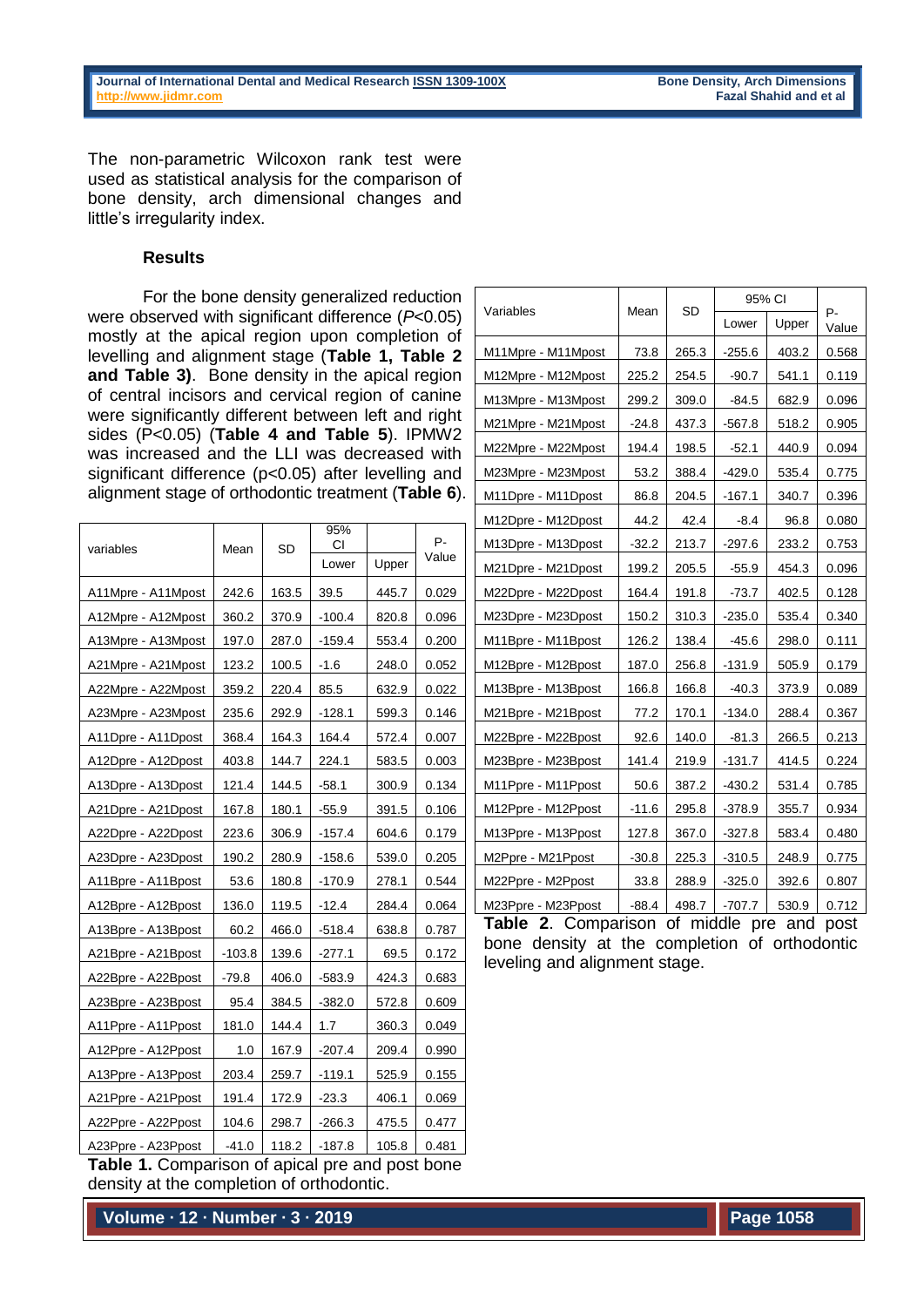|                                                 |          |       | Mean     | SD     | 95% CI     |                   | P-       |       |          |          |       |
|-------------------------------------------------|----------|-------|----------|--------|------------|-------------------|----------|-------|----------|----------|-------|
|                                                 |          |       |          |        |            | Variables         |          |       | Lower    | Upper    | value |
|                                                 |          |       |          | 95% CI | <b>P</b> - | A11Mpre - A21Mpre | 224.6    | 273.6 | $-115.1$ | 564.3    | 0.140 |
| Variables                                       | Mean     | SD    |          |        | value      | A12Mpre - A22Mpre | $-41.8$  | 123.2 | $-194.8$ | 111.2    | 0.490 |
|                                                 |          |       | Lower    | Upper  |            | A13Mpre - A23Mpre | 40.2     | 132.1 | $-123.9$ | 204.3    | 0.534 |
| C11Mpre - C11Mpost                              | 179.0    | 279.1 | $-167.5$ | 525.5  | 0.225      | A11Dpre - A21Dpre | $-86.0$  | 129.0 | $-246.2$ | 74.2     | 0.210 |
| C12Mpre - C12Mpost                              | 124.2    | 186.7 | $-107.6$ | 356.0  | 0.211      | A12Dpre - A22Dpre | 7.0      | 212.0 | $-256.2$ | 270.2    | 0.945 |
| C13Mpre - C13Mpost                              | 256.6    | 305.7 | $-123.0$ | 636.2  | 0.134      | A13Dpre - A23Dpre | $-27.8$  | 289.3 | $-387.0$ | 331.4    | 0.840 |
| C21Mpre - C21Mpost                              | 85.4     | 388.5 | $-397.0$ | 567.8  | 0.649      | A11Bpre - A21Bpre | 49.8     | 121.3 | $-100.9$ | 200.5    | 0.411 |
| C22Mpre - C22Mpost                              | 275.6    | 204.1 | 22.1     | 529.1  | 0.039      | A12Bpre - A22Bpre | -4.4     | 233.7 | $-294.5$ | 285.7    | 0.968 |
| C23Mpre - C23Mpost                              | $-152.0$ | 222.0 | $-427.7$ | 123.7  | 0.201      | A13Bpre - A23Bpre | $-102.0$ | 383.6 | $-578.3$ | 374.3    | 0.584 |
| C11Dpre - C11Dpost                              | $-26.0$  | 96.5  | $-145.8$ | 93.8   | 0.579      | A11Ppre - A21Ppre | $-63.0$  | 158.7 | $-260.0$ | 134.0    | 0.425 |
| C12Dpre - C12Dpost                              | 233.2    | 183.4 | 5.5      | 460.9  | 0.047      | A12Ppre - A22Ppre | 169.4    | 245.8 | $-135.8$ | 474.6    | 0.198 |
| C13Dpre - C13Dpost                              | 181.0    | 330.2 | $-228.9$ | 590.9  | 0.287      | A13Ppre - A23Ppre | 137.8    | 236.9 | $-156.4$ | 432.0    | 0.263 |
| C21Dpre - C21Dpost                              | 243.4    | 275.8 | $-99.1$  | 585.9  | 0.120      | M11Mpre - M21Mpre | 222.2    | 184.3 | $-6.6$   | 451.0    | 0.054 |
| C22Dpre - C22Dpost                              | 298.4    | 285.2 | $-55.7$  | 652.5  | 0.079      | M12Mpre - M22Mpre | 75.0     | 126.5 | -82.1    | 232.1    | 0.256 |
| C23Dpre - C23Dpost                              | 12.4     | 231.4 | $-274.9$ | 299.7  | 0.910      | M13Mpre - M23Mpre | 111.2    | 204.8 | $-143.1$ | 365.5    | 0.292 |
| C11Bpre - C11Bpost                              | 167.2    | 236.5 | $-126.5$ | 460.9  | 0.189      | M11Dpre - M21Dpre | $-139.8$ | 119.6 | -288.4   | 8.8      | 0.059 |
| C12Bpre - C12Bpost                              | $-20.0$  | 404.1 | $-521.7$ | 481.7  | 0.917      | M12Dpre - M22Dpre | $-289.6$ | 140.4 | $-464.0$ | $-115.2$ | 0.010 |
| C13Bpre - C13Bpost                              | 40.6     | 360.4 | $-406.9$ | 488.1  | 0.814      |                   | $-184.2$ | 200.4 | $-433.1$ | 64.7     |       |
| C21Bpre - C21Bpost                              | $-13.0$  | 201.1 | $-262.7$ | 236.7  | 0.892      | M13Dpre - M23Dpre |          |       |          |          | 0.109 |
| C22Bpre - C22Bpost                              | $-5.2$   | 331.2 | $-416.4$ | 406.0  | 0.974      | M11Bpre - M21Bpre | 22.8     | 401.0 | $-475.1$ | 520.7    | 0.905 |
| C23Bpre - C23Bpost                              | 17.8     | 187.3 | $-214.8$ | 250.4  | 0.842      | M12Bpre - M22Bpre | 120.2    | 160.0 | $-78.4$  | 318.8    | 0.168 |
| C11Ppre - C11Ppost                              | 275.0    | 170.6 | 63.2     | 486.8  | 0.023      | M13Bpre - M23Bpre | 110.8    | 305.7 | $-268.7$ | 490.3    | 0.463 |
| C12Ppre - C12Ppost                              | 56.6     | 260.9 | $-267.3$ | 380.5  | 0.653      | M11Ppre - M2Ppre  | $-18.6$  | 207.4 | $-276.1$ | 238.9    | 0.851 |
| C13Ppre - C13Ppost                              | 212.4    | 349.3 | $-221.3$ | 646.1  | 0.246      | M12Ppre - M22Ppre | 125.6    | 226.0 | $-155.1$ | 406.3    | 0.282 |
| C21Ppre - C21Ppost                              | 349.4    | 242.2 | 48.7     | 650.1  | 0.032      | M13Ppre - M23Ppre | 91.6     | 142.7 | $-85.6$  | 268.8    | 0.225 |
| C22Ppre - C22Ppost                              | 130.2    | 218.6 | $-141.2$ | 401.6  | 0.254      | C11Mpre - C21Mpre | 185.2    | 232.3 | $-103.2$ | 473.6    | 0.149 |
| C23Ppre - C23Ppost                              | 318.4    | 191.2 | 81.0     | 555.8  | 0.020      | C12Mpre - C22Mpre | 127.6    | 161.6 | $-73.1$  | 328.3    | 0.152 |
| Table 3. Comparison of cervical pre and<br>post |          |       |          |        |            | C13Mpre - C23Mpre | 181.8    | 164.2 | $-22.1$  | 385.7    | 0.069 |
| bone density at the completion of orthodontic   |          |       |          |        |            | C11Dpre - C21Dpre | $-150.0$ | 220.0 | $-423.2$ | 123.2    | 0.202 |

bone density at the completion of orthodontic leveling and alignment stage.

> C13Bpre - C23Bpre  $\begin{vmatrix} -73.6 & 172.0 & -287.2 & 140.0 & 0.393 \end{vmatrix}$  $C11Ppre - C21Ppre \ \ \ \ \ \ \ \ \ \ \ \ \ \ \ \ 38.6 \ \ \ \ \ \ \ \ \ 173.4 \ \ \ \ \ \ \ \ \ \ \ \ \ \ \ \ \ \ \ \ \ \ 176.7 \ \ \ \ \ \ \ 0.645$  $C12Ppre - C22Ppre$  -43.2 161.6 -243.9 157.5 0.582 C13Ppre - C23Ppre 76.0 242.0 -224.5 376.5 0.521 **Table 4.** Comparison of pre right and left side bone density.

 $C12Dpre - C22Dpre \mid -199.2 \mid 160.3 \mid -398.2 \mid -0.2 \mid 0.050$ C13Dpre - C23Dpre | 23.8 | 111.2 | -114.3 | 161.9 | 0.657  $C11Bpre - C21Bpre$  | 57.6 | 178.3 | -163.8 | 279.0 | 0.510  $C12Bpre - C21Bpre$  -20.2 207.6 -278.0 237.6 0.838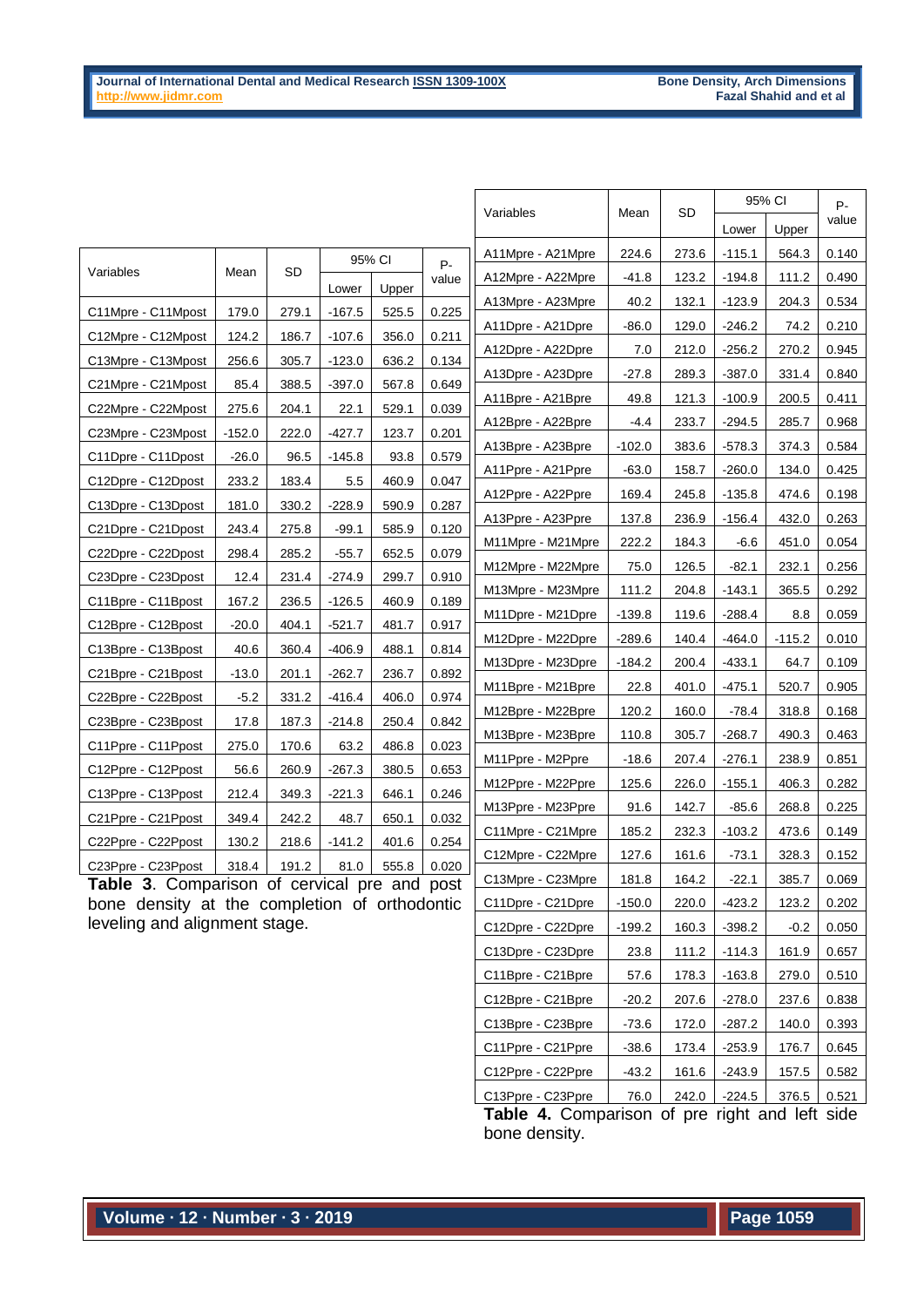| Variables           | Mean     | SD    | 95% CI   | P-      |       |
|---------------------|----------|-------|----------|---------|-------|
|                     |          |       | Lower    | Upper   | value |
| A11Mpost - A21Mpost | 105.2    | 123.4 | $-48.0$  | 258.4   | 0.129 |
| A12Mpost - A22Mpost | $-42.8$  | 185.7 | -273.4   | 187.8   | 0.633 |
| A13Mpost - A23Mpost | 78.8     | 157.6 | -116.8   | 274.4   | 0.326 |
| A11Dpost - A21Dpost | -286.6   | 175.5 | -504.5   | $-68.7$ | 0.022 |
| A12Dpost - A22Dpost | -173.2   | 113.6 | -314.3   | $-32.1$ | 0.027 |
| A13Dpost - A23Dpost | 41.0     | 214.7 | -225.6   | 307.6   | 0.691 |
| A11Bpost - A21Bpost | $-107.6$ | 164.8 | $-312.2$ | 97.0    | 0.218 |
| A12Bpost - A22Bpost | -220.2   | 338.9 | -641.0   | 200.6   | 0.220 |
| A13Bpost - A23Bpost | $-66.8$  | 208.7 | $-325.9$ | 192.3   | 0.514 |
| A11Ppost - A21Ppost | -52.6    | 180.0 | $-276.1$ | 170.9   | 0.549 |
| A12Ppost - A22Ppost | 273.0    | 264.8 | $-55.7$  | 601.7   | 0.082 |
| A13Ppost - A23Ppost | -106.6   | 271.9 | -444.3   | 231.1   | 0.430 |
| M11Mpost - M21Mpost | 123.6    | 236.8 | $-170.4$ | 417.6   | 0.308 |
| M12Mpost - M22Mpost | 44.2     | 139.6 | $-129.2$ | 217.6   | 0.518 |
| M13Mpost - M23Mpost | -134.8   | 357.4 | $-578.5$ | 308.9   | 0.446 |
| M11Dpost - M21Dpost | $-27.4$  | 329.3 | -436.3   | 381.5   | 0.861 |
| M12Dpost - M22Dpost | -169.4   | 105.9 | $-300.8$ | $-38.0$ | 0.023 |
| M13Dpost - M23Dpost | $-1.8$   | 226.7 | -283.2   | 279.6   | 0.987 |
| M11Bpost - M21Bpost | $-26.2$  | 245.4 | $-330.9$ | 278.5   | 0.823 |
| M12Bpost - M22Bpost | 25.8     | 227.2 | -256.3   | 307.9   | 0.812 |
| M13Bpost - M23Bpost | 85.4     | 280.4 | -262.7   | 433.5   | 0.533 |
| M11Ppost - M21Ppost | $-100.0$ | 227.7 | -382.7   | 182.7   | 0.382 |
| M12Ppost - M2Ppost  | 171.0    | 364.4 | $-281.5$ | 623.5   | 0.353 |
| M13Ppost - M23Ppost | -124.6   | 400.0 | -621.3   | 372.1   | 0.524 |
| C11Mpost - C21Mpost | 91.6     | 241.2 | $-207.9$ | 391.1   | 0.444 |
| C12Mpost - C22Mpost | 279.0    | 252.2 | -34.1    | 592.1   | 0.069 |
| C13Mpost - C23Mpost | $-226.8$ | 242.6 | $-528.1$ | 74.5    | 0.105 |
| C11Dpost - C21Dpost | 119.4    | 220.0 | $-153.8$ | 392.6   | 0.292 |
| C12Dpost - C22Dpost | $-134.0$ | 301.0 | $-507.7$ | 239.7   | 0.376 |
| C13Dpost - C23Dpost | $-144.8$ | 245.4 | $-449.5$ | 159.9   | 0.257 |
| C11Bpost - C21Bpost | $-122.6$ | 137.1 | $-292.8$ | 47.6    | 0.116 |
| C12Bpost - C22Bpost | 72.6     | 356.4 | $-369.9$ | 515.1   | 0.672 |
| C13Bpost - C23Bpost | $-96.4$  | 255.6 | -413.8   | 221.0   | 0.447 |
| C11Ppost - C21Ppost | 35.8     | 249.6 | $-274.1$ | 345.7   | 0.764 |
| C12Ppost - C22Ppost | 30.4     | 281.6 | $-319.3$ | 380.1   | 0.821 |
| C13Ppost - C23Ppost | 182.0    | 165.4 | $-23.4$  | 387.4   | 0.070 |

Table 5. Comparison of post right and left side bone density.

| <b>Variables</b>         | z         | P-value |
|--------------------------|-----------|---------|
| $LIRI$ post $-$ LIRI pre | $-2.023b$ | 0.043   |
| ICW post - ICW pre       | $-.944c$  | 0.345   |
| IPM2post - IPM2pre       | $-2.023c$ | 0.043   |
| IM1post - IM1pre         | $-.944c$  | 0.345   |
| IM2post - IM2pre         | -.674b    | 0.500   |
| $AD$ post $-$ AD pre     | $-1.214c$ | 0.225   |
| AL post - AL pre         | -.405b    | 0.686   |

**Table 6.** Maxillary arch pre and post arch dimensional changes.

### **Discussion**

Orthodontic treatment improves the quality of life and confidence of the patient. Consequently, its and popular oral convalescence. This treatment usually spot-on relationship between the soft and hard tissue of the oral cavity for the improvement of malocclusion and facial exteriors. However, orthodontic treatment has some deleterious effect on the surrounding structure such as bone density and root resorption.

Bone density is the bone mass or thickness which is the assessment of bone mineral packed into the specific segment. Various researchers investigates the orthodontic pre and post treatment alveolar bone density on faunae<sup>12, 13</sup> and computer imitations.<sup>14, 15</sup> The new bone production in response to orthodontic treatment is less dense.<sup>2, 9</sup> The current study have focused on the bone density changes until the leveling and alignment stages of orthodontic treatment in human subjects (**Figure 6**).





**Figure 6.** Bone density changes pre and until the leveling and alignment stages of orthodontic treatment in human subjects.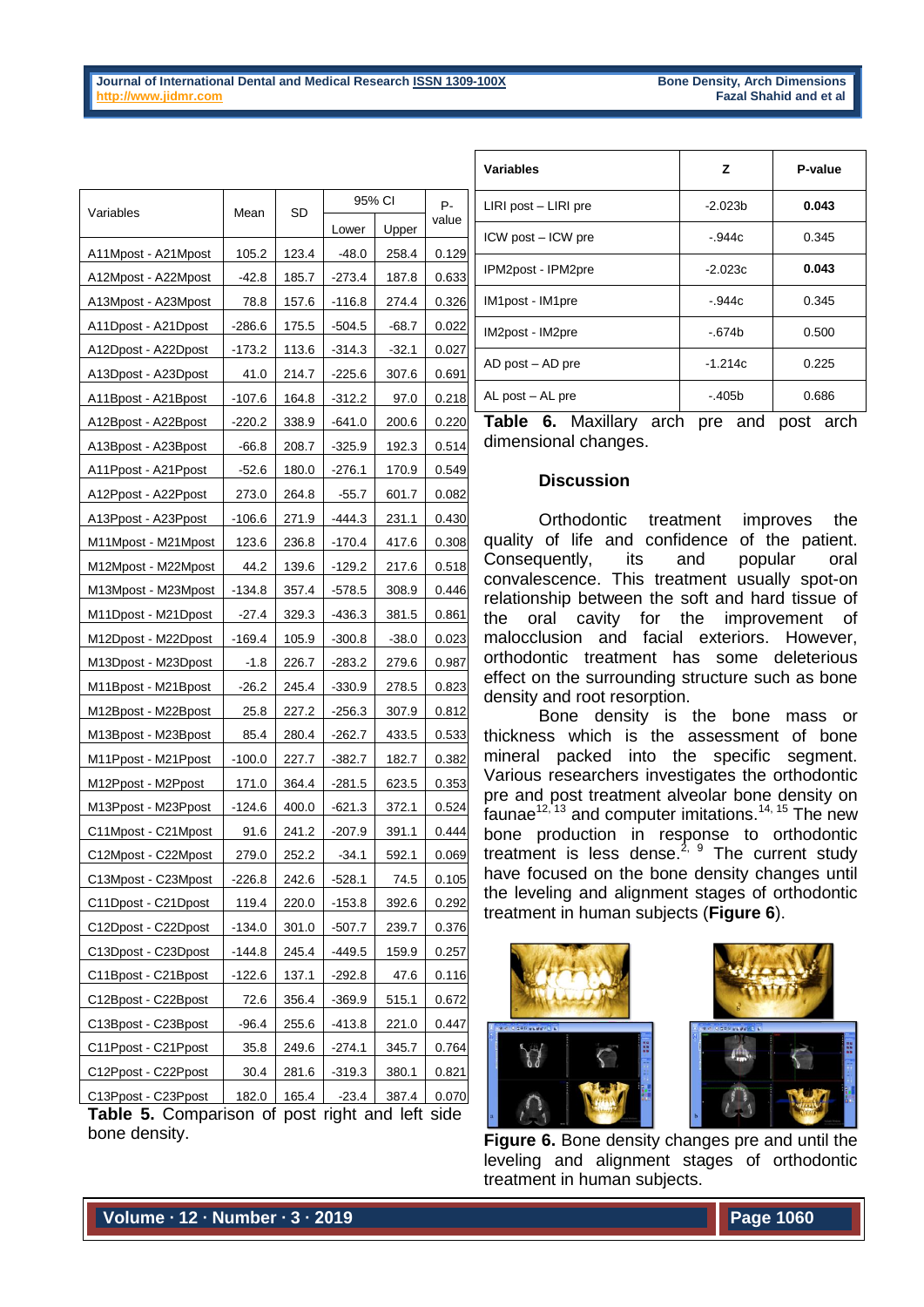The X-ray absorptiometry, micro radiographs and ultrasound were the noninvasive modalities applied for the bone density measurements.<sup>16-18</sup> Nevertheless, all the approaches have some limitations for instance non obtainability of 3D acquirements.<sup>9</sup> The CBCT is an alternative for the measurement of bone density. Moreover, it has less radiation dosage than conventional CT.<sup>19</sup> Researcher on animal investigation observed the reduction in the alveolar bone density of rats.<sup>12</sup> Studies on human subject observed the bone density reduction around the maxillary anterior teeth and along the direction of the tooth movement on the few specific teeth with limitation in measurements of bone density.<sup>2, 20</sup> Present study investigate the bone density of maxillary arch pre orthodontic and at leveling and alignment stage of orthodontic treatment the bone mineral density were measured for the maxillary canine to canine. The CBCT acquisitions were used for the allocation of the bone density at four points around apical, middle and cervical region. The four points were mesial, distal, labial and palatal area of each zone respectively. At the completion of maxillary arch levelling and alignment stage, generalized reduction in bone density were observed. Reduction in bone density might be risk factors to orthodontic treatment stability. The bone density changes need to be investigated in more detail upon completion of orthodontic treatment along the various modalities which accelerate the tooth movements. Researches used the 2D and 3D radiographic acquisitions for liner methods of measurements in orthodontics. $2^{21}$ ,  $22$  However, researches also used the digital dental models for such tooth size and arch size linear measurements, with the ese of keeping as a digital record. $23-25$  Current study also compare the 3D linear attenuation of arch widths (ICW, IPMW and IMW), AL, AD and LII upon the completion of levelling and alignment stage of orthodontic treatment. However, the progress of orthodontic treatment has a positive impact on the arch dimensions and little irregularity index.

#### **Conclusions**

At the completion of maxillary arch levelling and alignment stage of orthodontic treatment generalized reduction in bone density were observed. The bone density changes need to be investigated in more detail upon completion

**Volume ∙ 12 ∙ Number ∙ 3 ∙ 2019**

of orthodontic treatment along the various modalities which accelerate the tooth movements. Reduction in bone density might be risk factors to orthodontic treatment stability and might need long period of retention phase. However, the progress of orthodontic treatment has a positive impact on the arch dimensions and little irregularity index.

#### **Declaration of Interest**

The authors report no conflict of interest and the article is granted by RUI Grant No: PPSG/ 812154 & Vice chancellor award 2016.

#### **References**

- 1. da Silva Campos MJ, de Albuquerque EG, Pinto BCH, et al. The role of orthodontic tooth movement in bone and root mineral density: a study of patients submitted and not submitted to orthodontic treatment. Medical science monitor: international medical journal of experimental and clinical research 2012;18(12):752-57.
- 2. Hsu J-T, Chang H-W, Huang H-L, et al. Bone density changes around teeth during orthodontic treatment. Clinical oral investigations 2011;15(4):511-19.
- 3. Frost H. The Biology of Fracture Healing: An Overview for Clinicians. Part II. Clinical orthopaedics and related research 1989;248:294-309.
- 4. Lund H, Gröndahl K, Gröndahl H-G. Cone beam computed tomography for assessment of root length and marginal bone level during orthodontic treatment. Angle Orthodontist 2010;80(3):466-73.
- 5. Brezniak N, Wasserstein A. Root resorption after orthodontic treatment: Part 2. Literature review. American Journal of Orthodontics and Dentofacial Orthopedics 1993;103(2):138-46.
- 6. Lindh C, Obrant K, Petersson A. Maxillary bone mineral density and its relationship to the bone mineral density of the lumbar spine and hip. Oral Surgery, Oral Medicine, Oral Pathology, Oral Radiology, and Endodontology 2004;98(1):102-09.
- 7. Park H-S, Lee Y-J, Jeong S-H, Kwon T-G. Density of the alveolar and basal bones of the maxilla and the mandible. American Journal of Orthodontics and Dentofacial Orthopedics 2008;133(1):30-37.
- 8. Alam MK, Shahid F, Purmal K, Ahmad B, Khamis MF. Bolton tooth size ratio and its relation with arch widths, arch length and arch perimeter: A cone beam computed tomography (CBCT) study. Acta Odontologica Scandinavica 2014;72(8):1047-53.
- 9. Huang H, Richards M, Bedair T, et al. Effects of orthodontic treatment on human alveolar bone density distribution. Clinical oral investigations 2013;17(9):2033-40.
- 10. Nackaerts O, Maes F, Yan H, et al. Analysis of intensity variability in multislice and cone beam computed tomography. Clinical oral implants research 2011;22(8):873-79.
- 11. Kapila S, Nervina J. CBCT in orthodontics: assessment of treatment outcomes and indications for its use. Dentomaxillofacial Radiology 2014;44(1):1-19.
- 12. Bridges T, King G, Mohammed A. The effect of age on tooth movement and mineraldensity in the alveolar tissues of the rat. American Journal of Orthodontics and Dentofacial Orthopedics 1988;93(3):245-50.
- 13. Verna C, Dalstra M, Melsen B. The rate and the type of orthodontic tooth movement is influenced by bone turnover in a rat model. The European Journal of Orthodontics 2000;22(4):343-52.